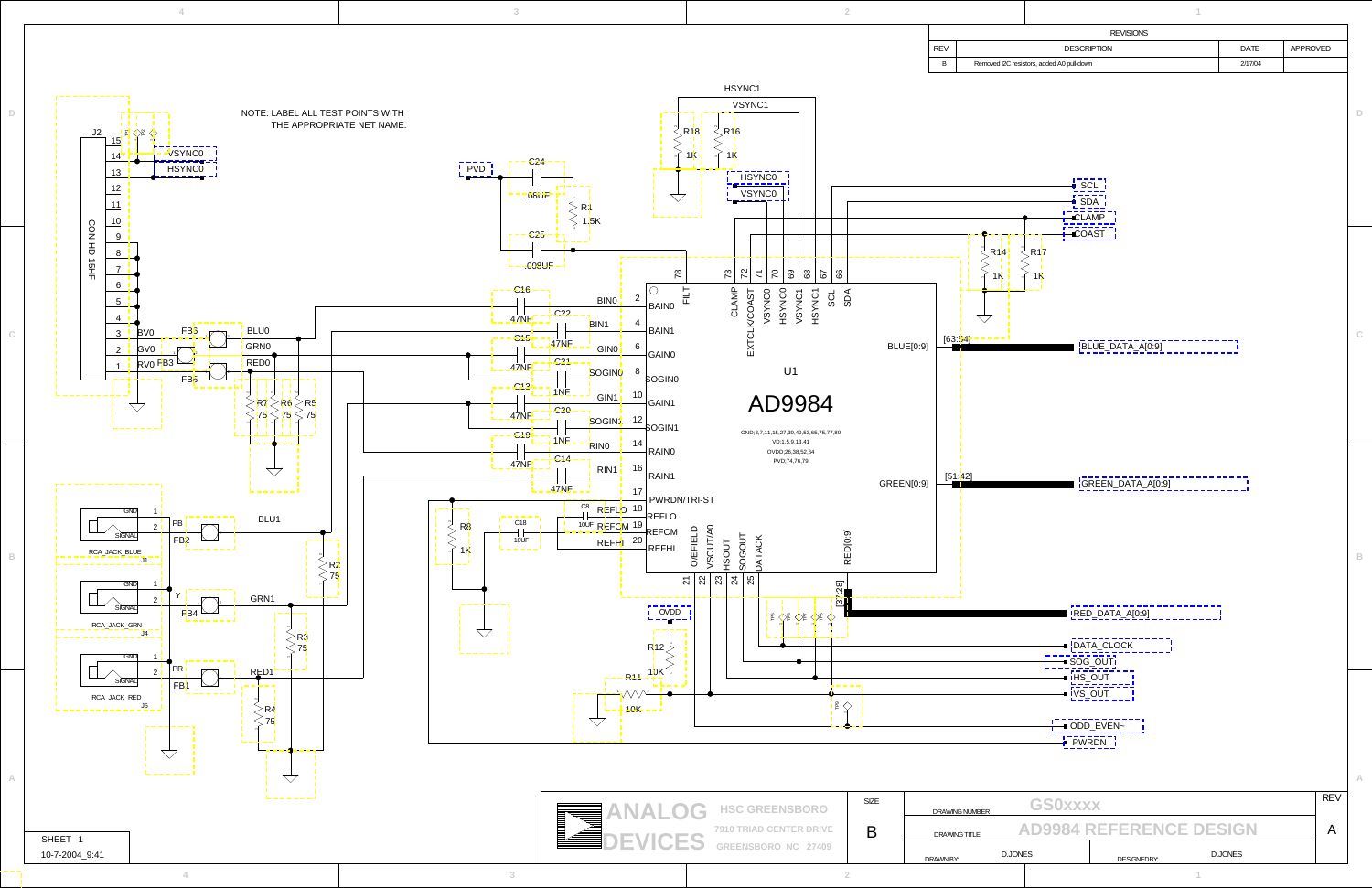**D**

**C**

**B**

<span id="page-1-40"></span><span id="page-1-39"></span><span id="page-1-38"></span><span id="page-1-37"></span><span id="page-1-36"></span><span id="page-1-35"></span><span id="page-1-34"></span><span id="page-1-31"></span><span id="page-1-27"></span><span id="page-1-26"></span><span id="page-1-24"></span><span id="page-1-22"></span><span id="page-1-20"></span><span id="page-1-18"></span><span id="page-1-16"></span><span id="page-1-15"></span><span id="page-1-14"></span><span id="page-1-13"></span><span id="page-1-12"></span><span id="page-1-11"></span><span id="page-1-10"></span><span id="page-1-9"></span><span id="page-1-8"></span><span id="page-1-7"></span><span id="page-1-6"></span><span id="page-1-5"></span><span id="page-1-3"></span><span id="page-1-2"></span>

|                                         |                                |                    | <b>REV</b> |  |  |
|-----------------------------------------|--------------------------------|--------------------|------------|--|--|
| <b>GSOXXXX</b><br><b>DRAWING NUMBER</b> |                                |                    |            |  |  |
| <b>DRAWING TITLE</b>                    | <b>AD9984 REFERENCE DESIGN</b> |                    |            |  |  |
|                                         |                                |                    |            |  |  |
| DRAWN BY:                               |                                | <b>DESIGNEDBY:</b> |            |  |  |

<span id="page-1-33"></span><span id="page-1-32"></span><span id="page-1-30"></span><span id="page-1-29"></span><span id="page-1-28"></span><span id="page-1-25"></span><span id="page-1-23"></span><span id="page-1-21"></span><span id="page-1-19"></span><span id="page-1-17"></span><span id="page-1-4"></span><span id="page-1-1"></span><span id="page-1-0"></span>

| $\Delta$                              |                   |                                                                                                                                                                                                                                                                                                                                                                                                                                 | $\overline{2}$ |                                                                                                                               |                            |
|---------------------------------------|-------------------|---------------------------------------------------------------------------------------------------------------------------------------------------------------------------------------------------------------------------------------------------------------------------------------------------------------------------------------------------------------------------------------------------------------------------------|----------------|-------------------------------------------------------------------------------------------------------------------------------|----------------------------|
| $\mathbb D$                           | BLUE_DATA_A[0:9]  | RP4<br>BLUE_DATA_A0 <sub>1</sub><br>BLUE_0UT_A0<br>ΛΛΛ<br>- 1<br>BLUE_DATA_A1 <sub>2</sub><br>BLUE_OUT_A1<br>$\overline{\phantom{a}}$<br>BLUE_DATA_A2 3<br>BLUE_OUT_A2<br>--<br>BLUE_DATA_A3 <sub>4</sub><br>BLUE_OUT_A3<br>BLUE_DATA_A4 5<br>BLUE_OUT_A4<br>BLUE_DATA_A5 6<br>BLUE_OUT_A5<br>BLUE_DATA_A6 7<br>BLUE_OUT_A6<br>$\overline{\phantom{a}}$<br>BLUE_DATA_A7 8<br>9 BLUE_OUT_A7<br>22                                |                |                                                                                                                               |                            |
|                                       |                   | RP <sub>2</sub><br>BLUE_DATA_A8 <sub>1</sub><br>BLUE_OUT_A8<br>ΛΛΛ<br>BLUE_DATA_A9 2<br>BLUE_OUT_A9<br>$\overline{\phantom{a}}$<br>GREEN_DATA_A03<br>GREEN_0UT_A0<br>GREEN_DATA_A1 <sub>4</sub><br>GREEN_OUT_A1                                                                                                                                                                                                                 |                |                                                                                                                               |                            |
| $\mathbb{C}^-$                        | GREEN_DATA_A[0:9] | GREEN_DATA_A2 <sub>5</sub><br>GREEN_OUT_A2<br>GREEN_DATA_A3 <sub>6</sub><br>GREEN_OUT_A3<br>GREEN_DATA_A4 <sub>7</sub><br>10 GREEN_OUT_A4<br>ヘヘハ<br>GREEN_DATA_A5 <sub>8</sub><br>9 GREEN_OUT_A5<br>v₩<br>22<br>RP <sub>5</sub><br>GREEN_DATA_A61<br>GREEN_OUT_A6<br>16<br>ヘヘヘ<br>GREEN_DATA_A72<br>15 GREEN_OUT_A7<br>$\overline{\phantom{a}}$<br>GREEN_DATA_A83<br>GREEN_OUT_A8<br>GREEN_DATA_A9 <sub>4</sub><br>GREEN_OUT_A9 |                |                                                                                                                               |                            |
| $\mathbb B$                           | RED_DATA_A[0:9]   | RED_DATA_A0 5<br>RED_0UT_A0<br>RED_DATA_A1 e<br>RED_OUT_A1<br>RED_DATA_A2 7<br>RED_OUT_A2<br>$\overline{\phantom{0}}$<br>RED_DATA_A3 8<br>9 RED_OUT_A3<br>v₩<br>22<br>RP1<br>RED_DATA_A4<br>RED_OUT_A4<br>RED_DATA_A5 2<br>RED_OUT_A5<br>RED_DATA_A6 <sub>3</sub><br>RED_OUT_A6<br>RED_DATA_A7 <sub>4</sub><br>RED_OUT_A7<br>RED_DATA_A8 5<br>RED_OUT_A8<br>RED_DATA_A9<br>RED_OUT_A9                                           |                |                                                                                                                               |                            |
| SHEET <sub>2</sub><br>10-4-2004_12:04 | DATA_CLOCK -      | 22<br>RA7<br>ᡶᡂ<br>- DATA_CLOCK_OUT<br>SOG_OUT $\blacksquare$<br>∸₩<br>$-$ SOG<br>HS_OUT <b>=</b><br>— HSYNC_OUT<br>∸₩₩<br>VS_OUT<br>— VSYNC_OUT<br>→ู่∧∧√<br>22<br><b>HSC GREENSBORO</b><br>7910 TRIAD CENTER DRIVE<br>VICES<br>GREENSBORO NC 27409                                                                                                                                                                            | SIZE<br>B      | <b>GS0xxxx</b><br><b>DRAWING NUMBER</b><br><b>AD9984 REFERENCE DESIGN</b><br>DRAWING TITLE<br>DRAWN BY:<br><b>DESIGNEDBY:</b> | <b>REV</b><br>$\mathsf{A}$ |